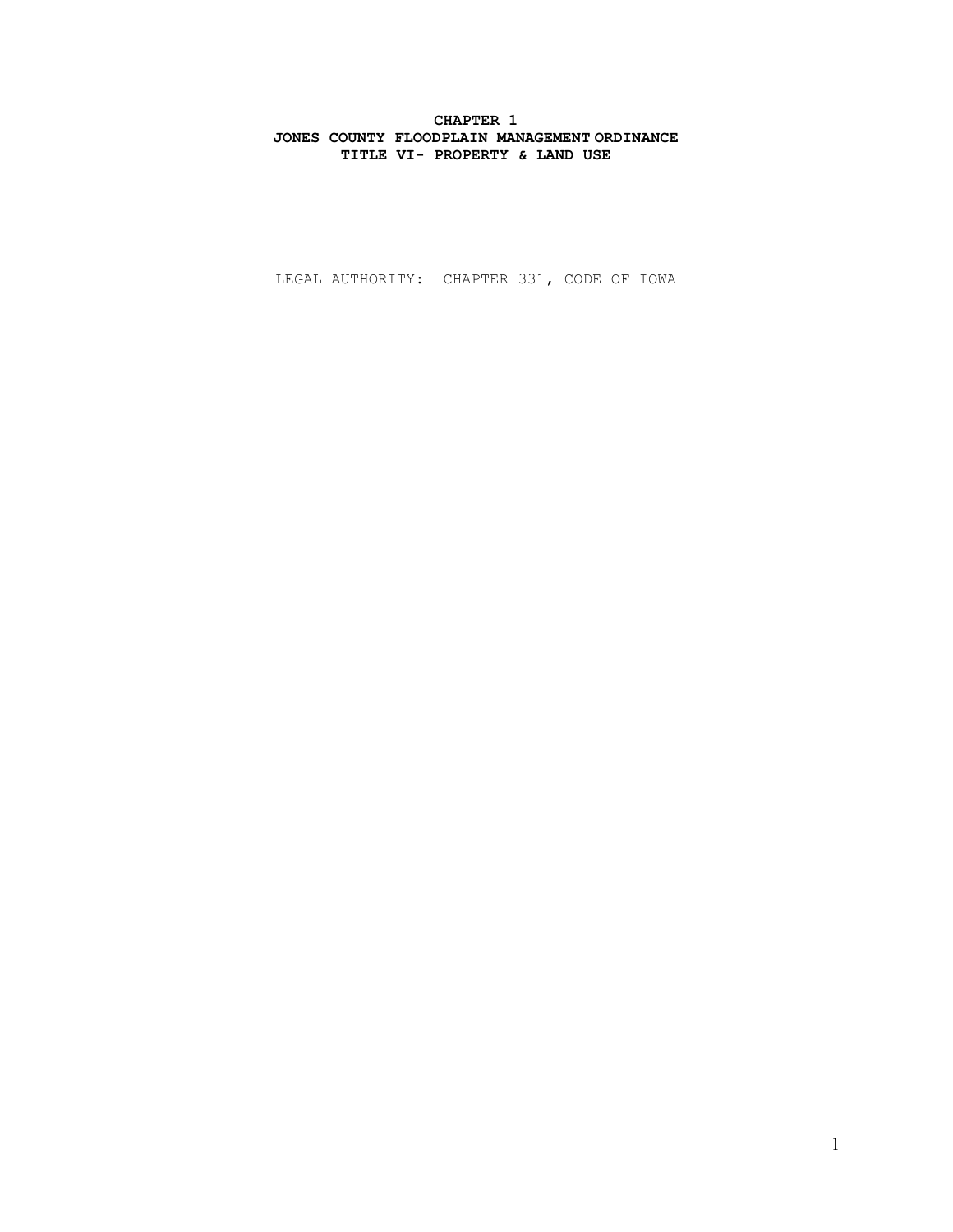# SECTION INDEX

| SECTION 1 DEFINITIONS                                       | 3  |
|-------------------------------------------------------------|----|
| SECTION 2 STATUTORY AUTHORITY, FINDINGS OF FACT AND PURPOSE | 7  |
| SECTION 3 GENERAL PROVISIONS                                | 8  |
| SECTION 4 ADMINISTRATION                                    | 9  |
| SECTION 5 FLOODPLAIN MANAGEMENT STANDARDS                   | 12 |
| SECTION 6 VARIANCE PROCEDURES                               | 18 |
| SECTION 7 NON-CONFORMING USES                               | 20 |
| SECTION 8 PENALTIES FOR VIOLATIONS                          | 20 |
| SECTION 9 AMENDMENTS                                        | 20 |
| APPENDIX FLOOD INSURANCE RATE MAP (FIRM)                    |    |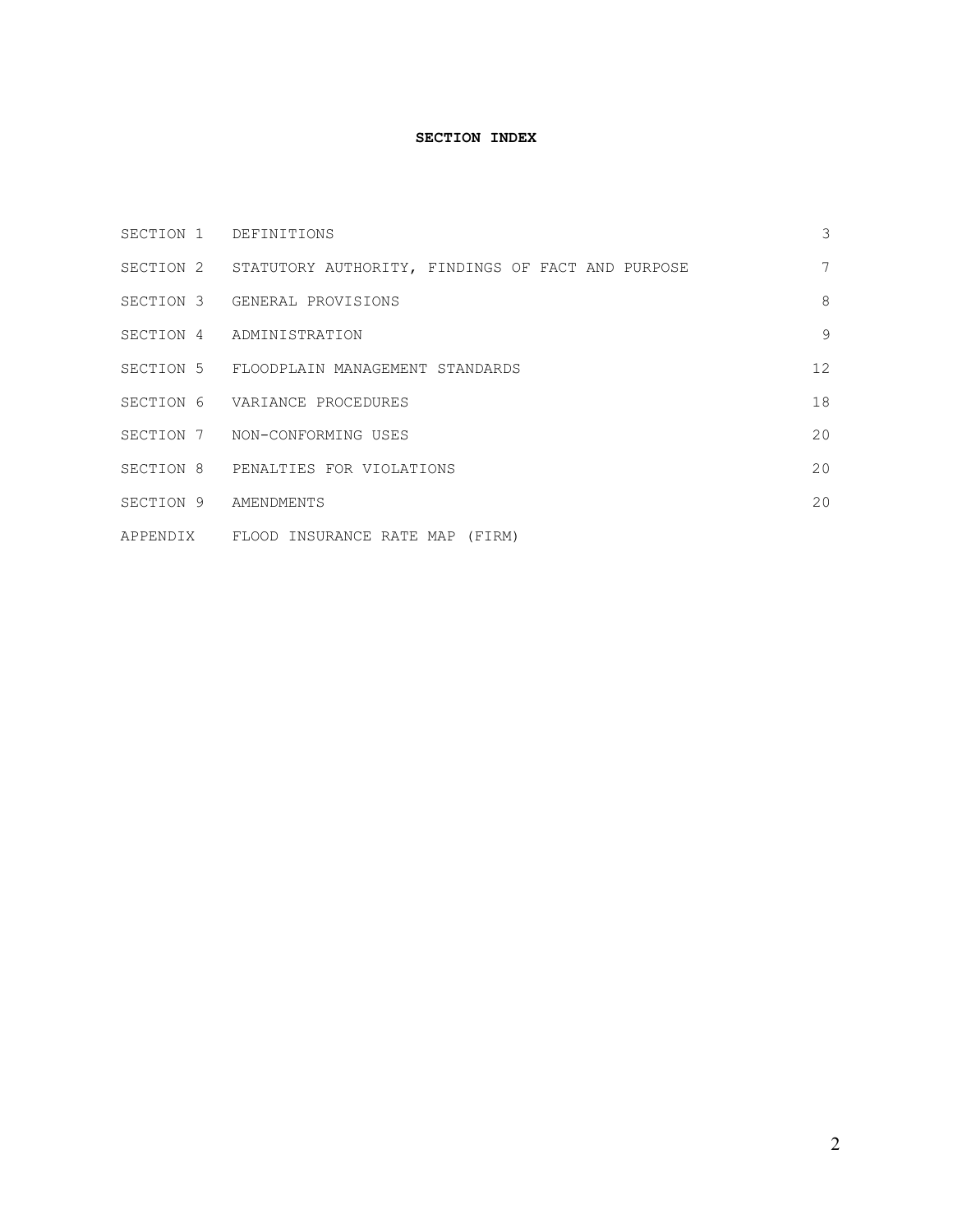# CHAPTER 1 JONES COUNTY FLOODPLAIN MANAGEMENT ORDINANCE TITLE VI- PROPERTY & LAND USE

### SECTION 1. DEFINITIONS

Unless specifically defined below, words or phrases used in this Ordinance shall be interpreted so as to give them the meaning they have in common usage and to give this Ordinance its most reasonable application.

- A. APPURTENANT STRUCTURE: A structure which is on the same parcel of the property as the principal structure to be insured and the use of which is incidental to the use of the principal structure.
- B. BASE FLOOD: The flood having one (1) percent chance of being equaled or exceeded in any given year (Also commonly referred to as the "100-year flood").
- C. BASE FLOOD ELEVATION (BFE): The elevation floodwaters would reach at a particular site during the occurrence of a base flood event.
- D. BASEMENT: Any enclosed area of a building which has its floor or lowest level below ground level (subgrade) on all sides. Also see "lowest floor."
- E. DEVELOPMENT: Any man-made change to improved or unimproved real estate, including but not limited to buildings or other structures, mining, dredging, filling, grading, paving, excavation, drilling operations or storage of equipment or materials. "Development" does not include "minor projects" or "routine maintenance of existing buildings and facilities" as defined in this section. It also does not include gardening, plowing, and similar practices that do not involve filling or grading.
- F. ENCLOSED AREA BELOW LOWEST FLOOR: The floor of the lowest enclosed area in a building when all the following criteria are met:
	- 1. The enclosed area is designed to flood to equalize hydrostatic pressure during flood events with walls or openings that satisfy the provisions of Section  $5(1)(D)(1)$  of this Ordinance, and
	- 2. The enclosed area is unfinished (not carpeted, drywalled, etc.) and used solely for low damage potential uses such as building access, parking or storage, and
	- 3. Machinery and service facilities (e.g., hot water heater, furnace, electrical service) contained in the enclosed area are located at least one (1) foot above the base flood elevation, and
	- 4. The enclosed area is not a "basement" as defined in this section.
- G. EXISTING CONSTRUCTION: Any structure for which the "start of construction" commenced before the effective date of the first floodplain management regulations adopted by the community on February 16, 1988.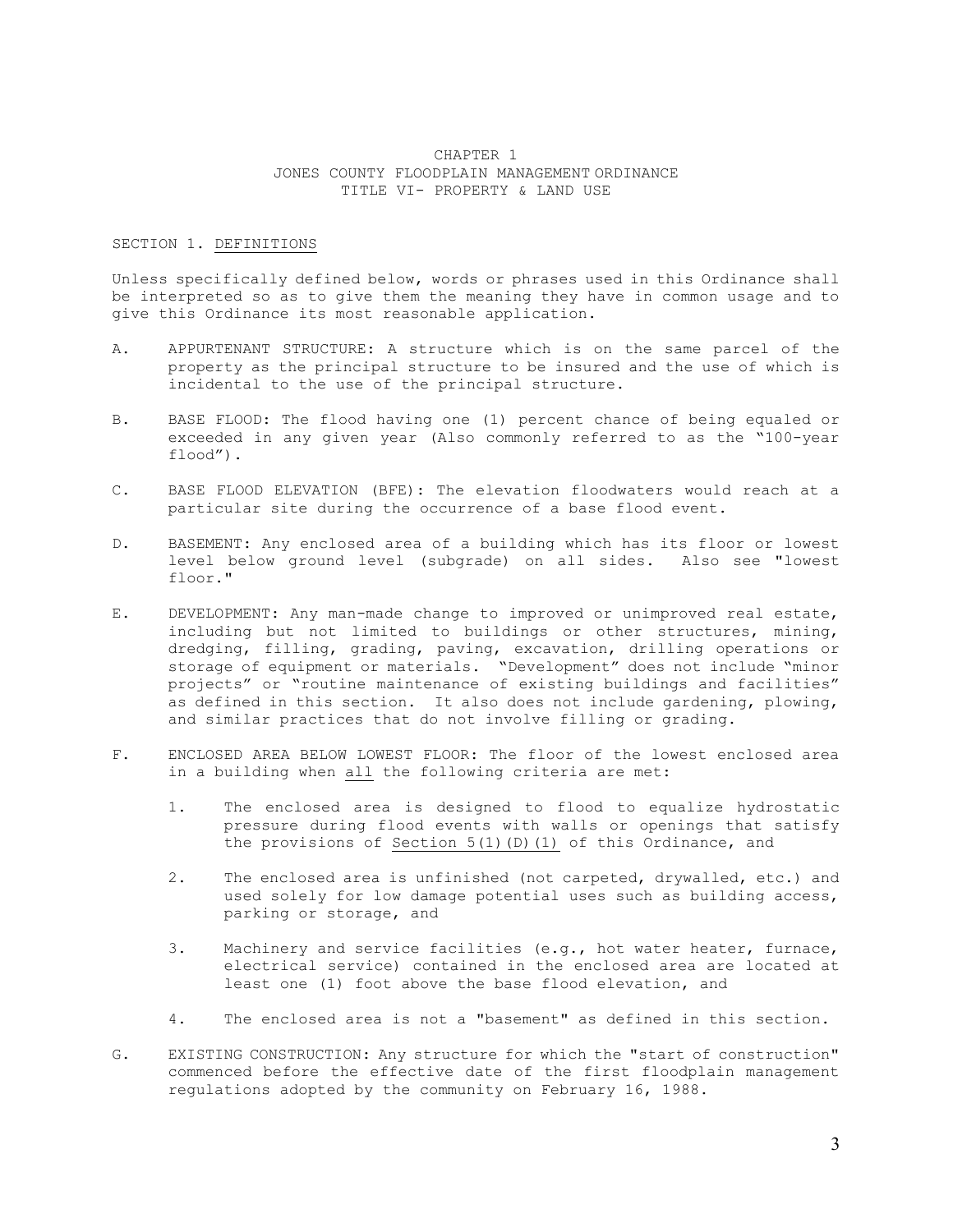- H. EXISTING FACTORY-BUILT HOME PARK OR SUBDIVISION: A factory-built home park or subdivision for which the construction of facilities for servicing the lots on which the factory-built homes are to be affixed (including at a minimum, the installation of utilities, the construction of streets, and either final site grading or the pouring of concrete pads) is completed before the effective date of the first floodplain management regulations adopted by the community.
- I. EXPANSION OF EXISTING FACTORY-BUILT HOME PARK OR SUBDIVISION: The preparation of additional sites by the construction of facilities for servicing the lots on which the factory-built homes are to be affixed (including at a minimum, the installation of utilities, the construction of streets, and either final site grading or the pouring of concrete pads).
- J. FACTORY-BUILT HOME: Any structure, designed for residential use which is wholly or in substantial part, made, fabricated, formed or assembled in manufacturing facilities for installation or assembly and installation, on a building site. For the purpose of this Ordinance factory-built homes include mobile homes, manufactured homes, and modular homes; and also include "recreational vehicles" which are placed on a site for greater than 180 consecutive days and not fully licensed for and ready for highway use.
- K. FACTORY-BUILT HOME PARK OR SUBDIVISION: A parcel or contiguous parcels of land divided into two or more factory-built home lots for sale or lease.
- L. FIVE HUNDRED (500) YEAR FLOOD: A flood, the magnitude of which has a twotenths (0.2) percent chance of being equaled or exceeded in any given year or which, on average, will be equaled or exceeded at least once every five hundred (500) years.
- M. FLOOD: A general and temporary condition of partial or complete inundation of normally dry land areas resulting from the overflow of streams or rivers or from the unusual and rapid runoff of surface waters from any source.
- N. FLOOD INSURANCE RATE MAP (FIRM): The official map prepared as part of (but published separately from) the Flood Insurance Study which delineates both the flood hazard areas and the risk premium zones applicable to the community.
- O. FLOOD INSURANCE STUDY (FIS): A report published by FEMA for a community issued along with the community's Flood Insurance Rate Map(s). The study contains such background data as the base flood discharge and water surface elevations that were used to prepare the FIRM.
- P. FLOODPLAIN: Any land area susceptible to being inundated by water as a result of a flood.
- Q. FLOODPLAIN MANAGEMENT: An overall program of corrective and preventive measures for reducing flood damages and promoting the wise use of floodplains, including but not limited to emergency preparedness plans, flood control works, floodproofing and floodplain management regulations.
- R. FLOODPROOFING: Any combination of structural and nonstructural additions, changes, or adjustments to structures, including utility and sanitary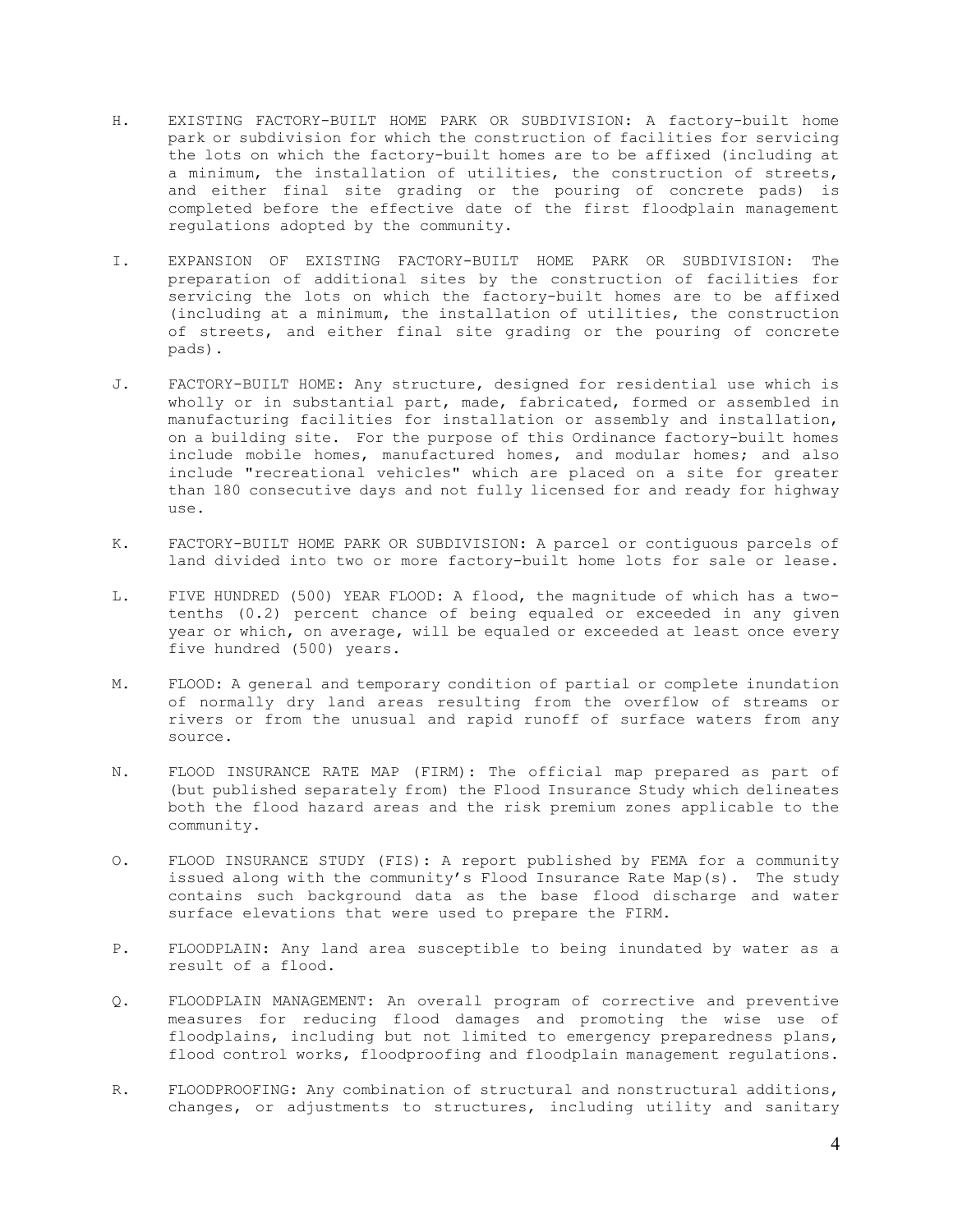facilities, which will reduce or eliminate flood damage to such structures.

- S. FLOODWAY: The channel of a river or stream and those portions of the floodplains adjoining the channel, which are reasonably required to carry and discharge flood waters or flood flows so that confinement of flood flows to the floodway area will not cumulatively increase the water surface elevation of the base flood by more than one (1) foot.
- T. FLOODWAY FRINGE: Those portions of the Special Flood Hazard Area outside the floodway.
- U. HIGHEST ADJACENT GRADE: The highest natural elevation of the ground surface prior to construction next to the proposed walls of a structure.
- V. HISTORIC STRUCTURE: Any structure that is:
	- 1. Listed individually in the National Register of Historic Places, maintained by the Department of Interior, or preliminarily determined by the Secretary of the Interior as meeting the requirements for individual listing of the National Register;
	- 2. Certified or preliminarily determined by the Secretary of the Interior as contributing to the historical significance of a registered historic district or a district preliminarily determined by the Secretary to qualify as a registered historic district;
	- 3. Individually listed on a state inventory of historic places in states with historic preservation programs which have been approved by the Secretary of the Interior; or,
	- 4. Individually listed on a local inventory of historic places in communities with historic preservation programs that have been certified by either i) an approved state program as determined by the Secretary of the Interior or ii) directly by the Secretary of the Interior in states without approved programs.
- W. LOWEST FLOOR: The floor of the lowest enclosed area in a building including a basement except when the criteria listed in the definition of Enclosed Area below Lowest Floor are met.
- X. MAXIMUM DAMAGE POTENTIAL DEVELOPMENT: Hospitals and like institutions; buildings or building complexes containing documents, data, or instruments of great public value; buildings or building complexes containing materials dangerous to the public or fuel storage facilities; power installations needed in emergency or other buildings or building complexes similar in nature or use.
- Y. MINOR PROJECTS: Small development activities (except for filling, grading and excavating) valued at less than \$500.
- Z. NEW CONSTRUCTION (new buildings, factory-built home parks): Those structures or development for which the start of construction commenced on or after the effective date of the first floodplain management regulations adopted by the community.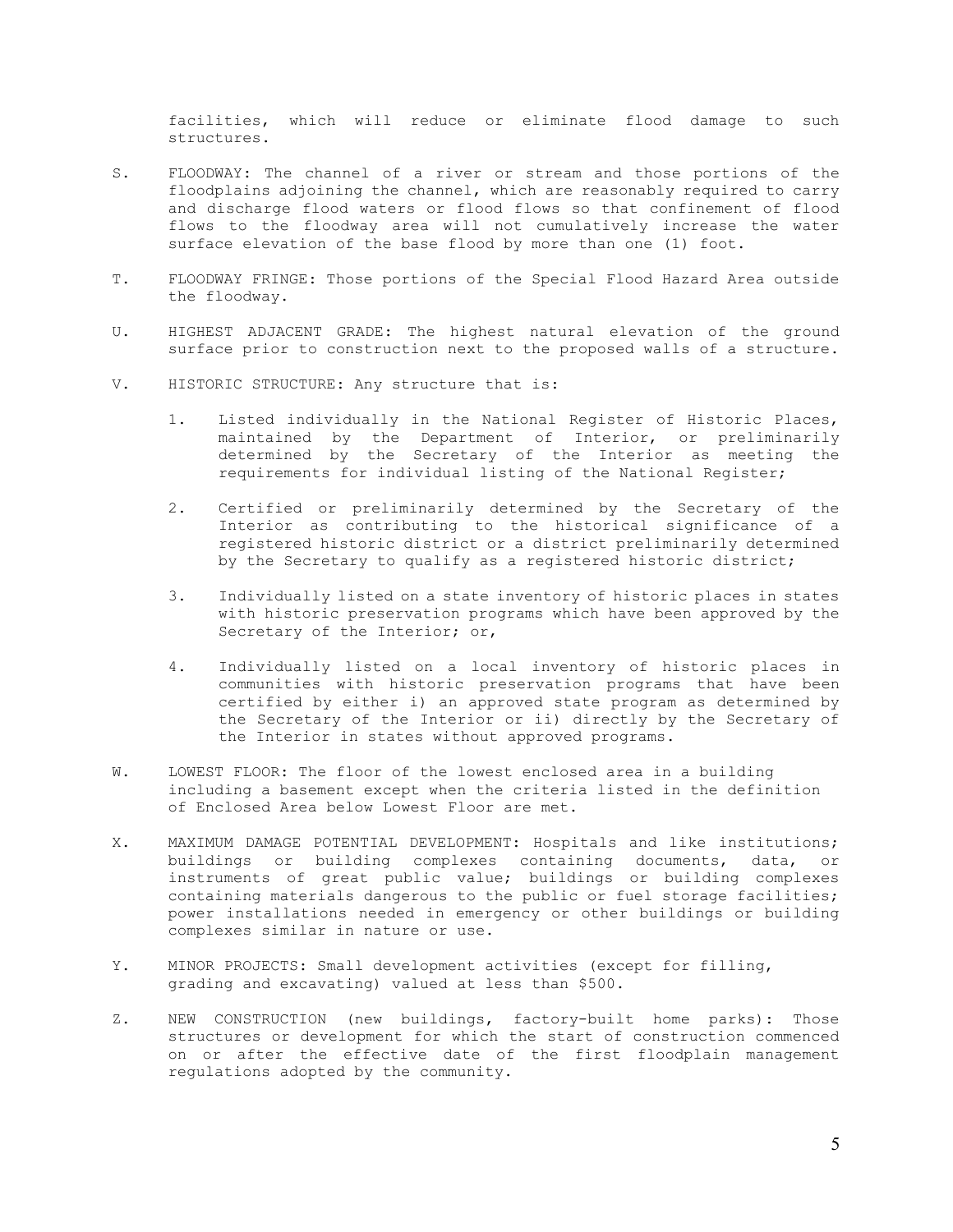- AA. NEW FACTORY-BUILT HOME PARK OR SUBDIVISION A factory-built home park or subdivision for which the construction of facilities for servicing the lots on which the factory-built homes are to be affixed (including at a minimum, the installation of utilities, the construction of streets, and either final site grading or the pouring of concrete pads) is completed on or after the effective date of the effective date of the first floodplain management regulations adopted by the community.
- BB. RECREATIONAL VEHICLE A vehicle which is:
	- 1. Built on a single chassis;
	- 2. Four hundred (400) square feet or less when measured at the largest horizontal projection;
	- 3. Designed to be self-propelled or permanently towable by a light duty truck; and
	- 4. Designed primarily not for use as a permanent dwelling but as a temporary living quarters for recreational, camping, travel, or seasonal use.
- CC. ROUTINE MAINTENANCE OF EXISTING BUILDINGS AND FACILITIES Repairs necessary to keep a structure in a safe and habitable condition that do not trigger a building permit, provided they are not associated with a general improvement of the structure or repair of a damaged structure. Such repairs include:
	- 1. Normal maintenance of structures such as re-roofing, replacing roofing tiles and replacing siding;
	- 2. Exterior and interior painting, papering, tiling, carpeting, cabinets, counter tops and similar finish work;
	- 3. Basement sealing;
	- 4. Repairing or replacing damaged or broken window panes;
	- 5. Repairing plumbing systems, electrical systems, heating or air conditioning systems and repairing wells or septic systems.
- DD. SPECIAL FLOOD HAZARD AREA (SFHA) The land within a community subject to the "base flood". This land is identified on the community's Flood Insurance Rate Map as Zone A, A1-30, AE, AH, AO, AR, and/or A99.
- EE. START OF CONSTRUCTION Includes substantial improvement, and means the date the development permit was issued, provided the actual start of construction, repair, reconstruction, rehabilitation, addition, placement, or other improvement, was within 180 days of the permit date. The actual start means either the first placement or permanent construction of a structure on a site, such as pouring of a slab or footings, the installation of pile, the construction of columns, or any work beyond the stage of excavation; or the placement of a factory-built home on a foundation. Permanent construction does not include land preparation, such as clearing, grading and filling; nor does it include the installation of streets and/or walkways; nor does it include excavation for a basement, footings, piers, or foundations or the erection of temporary forms; nor does it include the installation on the property of accessory buildings such as garages or sheds not occupied as dwelling units or not part of the main structure. For a substantial improvement, the actual start of construction means the first alteration of any wall, ceiling, floor, or other structural part of the building, whether or not that alteration affects the external dimensions of the building.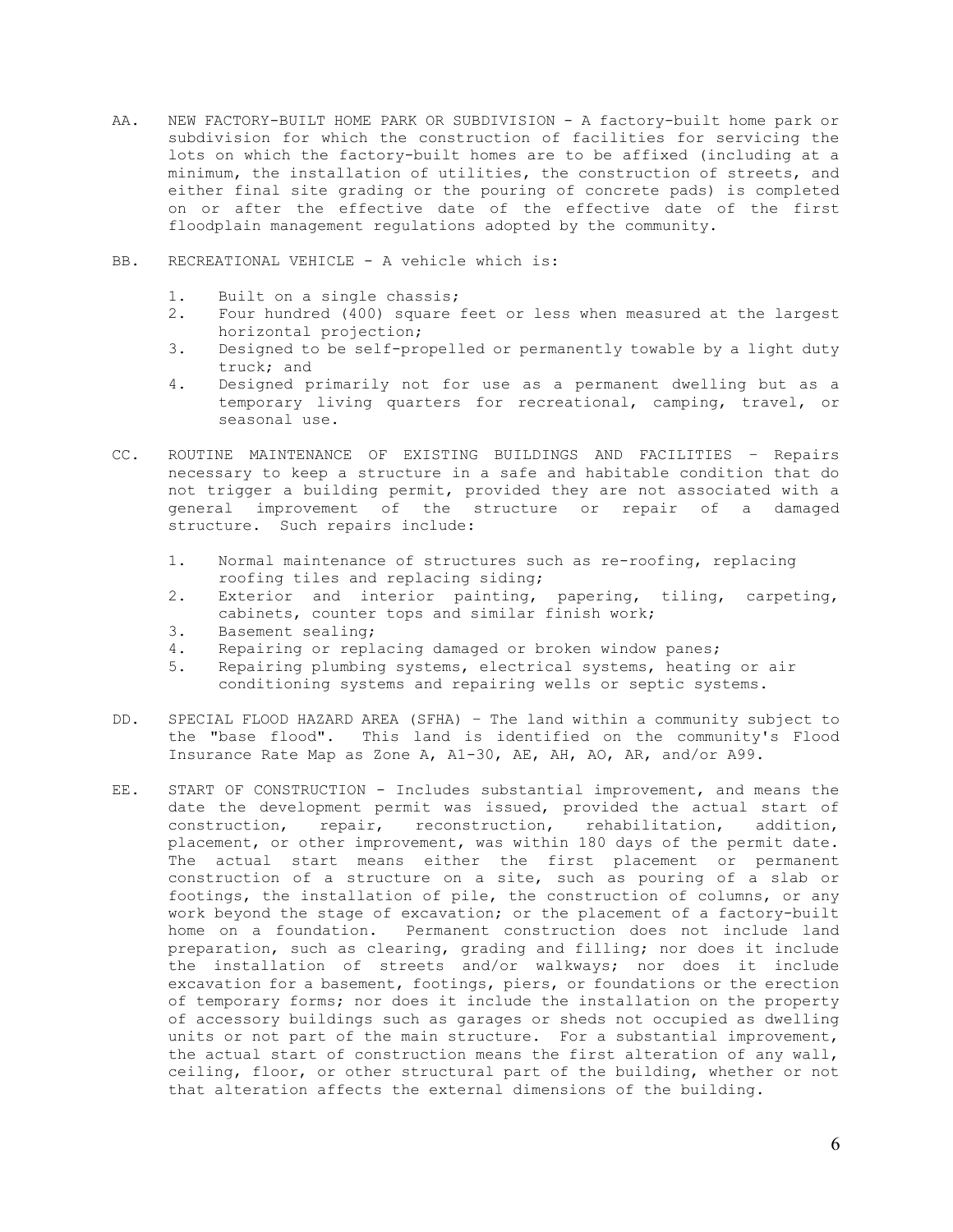- FF. STRUCTURE Anything constructed or erected on the ground or attached to the ground, including, but not limited to, buildings, factories, sheds, cabins, factory-built homes, storage tanks, grain storage facilities and/or other similar uses.
- GG. SUBSTANTIAL DAMAGE Damage of any origin sustained by a structure whereby the cost of restoring the structure to its before damage condition would equal or exceed fifty (50) percent of the market value of the structure before the damage occurred. Volunteer labor and donated materials shall be included in the estimated cost of repair.
- HH. SUBSTANTIAL IMPROVEMENT Any improvement to a structure which satisfies either of the following criteria:
	- 1. Any repair, reconstruction, or improvement of a structure, the cost of which equals or exceeds fifty (50) percent of the market value of the structure either (i) before the "start of construction" of the improvement , or (ii) if the structure has been "substantially damaged" and is being restored, before the damage occurred.

The term does not, however, include any project for improvement of a structure to correct existing violations of state or local health, sanitary, or safety code specifications which have been identified by the local code enforcement official and which are the minimum necessary to assure safe living conditions. The term also does not include any alteration of an "historic structure", provided the alteration will not preclude the structure's designation as an "historic structure

- 2. Any addition which increases the original floor area of a building by 25 percent or more. All additions constructed after the effective date of the first floodplain management regulations adopted by the community shall be added to any proposed addition in determining whether the total increase in original floor space would exceed 25 percent.
- II. VARIANCE A grant of relief by a community from the terms of the floodplain management regulations.
- JJ. VIOLATION The failure of a structure or other development to be fully compliant with the community's floodplain management regulations.

#### SECTION 2. STATUTORY AUTHORITY, FINDINGS OF FACT AND PURPOSE

- A. The Legislature of the State of Iowa has in Chapter 331, Code of Iowa, as amended, delegated the power to counties to exercise any power and perform any function it deems appropriate to protect and preserve the rights, privileges and property of the County or of its residents, and to preserve and improve the peace, safety, health, welfare, comfort and convenience of its residents.
- B. Findings of Fact
	- 1. The flood hazard areas of Jones County are subject to periodic inundation which can result in loss of life and property, health and safety hazards, disruption of commerce and governmental services, extraordinary public expenditures for flood protection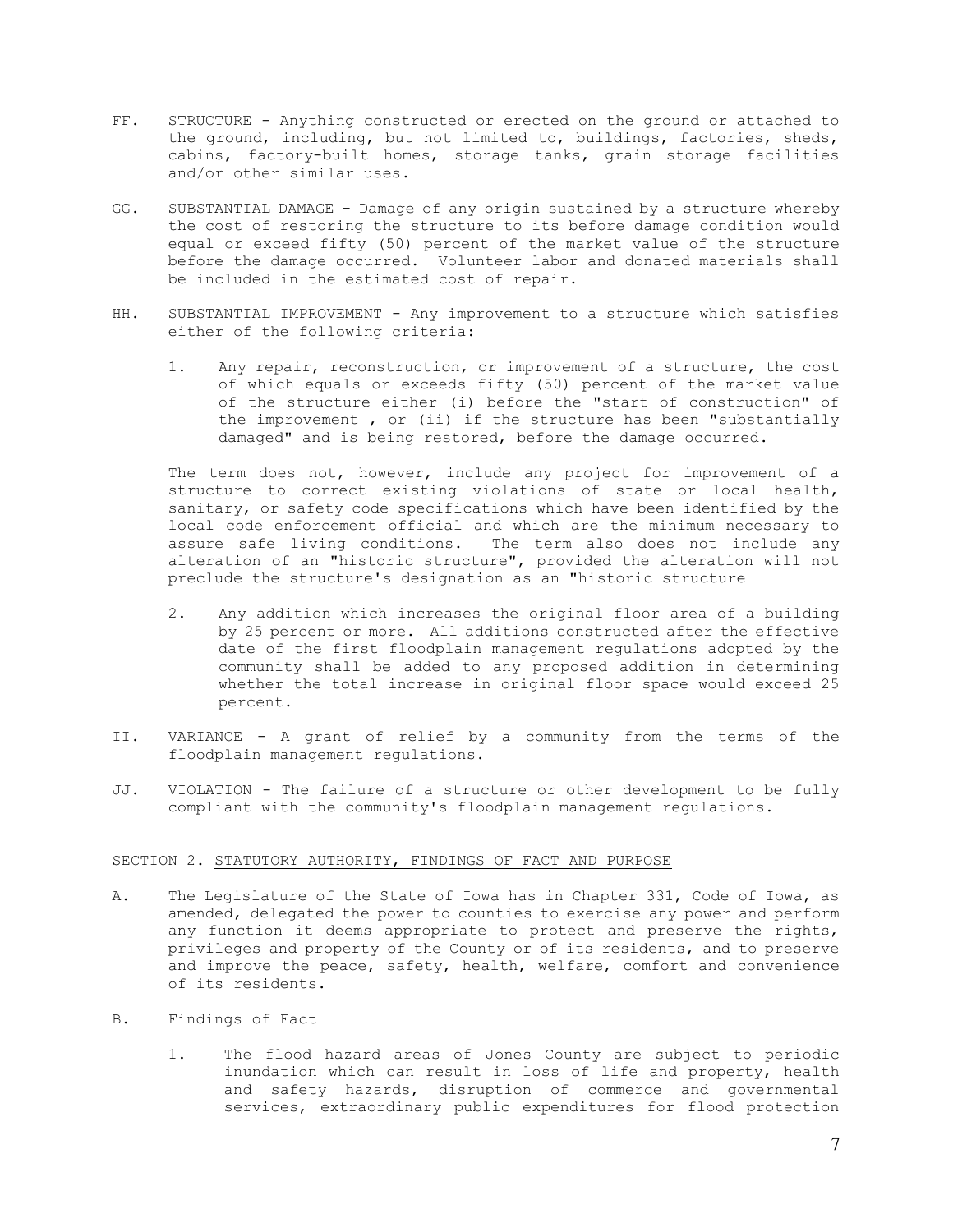and relief, and impairment of the tax base all of which adversely affect the public health, safety and general welfare of the community.

- 2. These flood losses, hazards, and related adverse effects are caused by: (i) The occupancy of flood hazard areas by uses vulnerable to flood damages which create hazardous conditions as a result of being inadequately elevated or otherwise protected from flooding and (ii) the cumulative effect of obstructions on the floodplain causing increases in flood heights and velocities.
- 3. This ordinance relies upon engineering methodology for analyzing flood hazards which is consistent with the standards established by the Department of Natural Resources.
- C. Statement of Purpose
	- 1. It is the purpose of this Ordinance to protect and preserve the rights, privileges and property of Jones County and its residents and to preserve and improve the peace, safety, health, welfare, and comfort and convenience of its residents by minimizing those flood losses described in Section 2(2)(A) of this Ordinance with provisions designed to:
		- a. Reserve sufficient floodplain area for the conveyance of flood flows so that flood heights and velocities will not be increased substantially.
		- b. Restrict or prohibit uses which are dangerous to health, safety or property in times of flood or which cause excessive increases in flood heights or velocities.
		- c. Require that uses vulnerable to floods, including public facilities which serve such uses, be protected against flood damage at the time of initial construction or substantial improvement.
		- d. Protect individuals from buying lands which may not be suited for intended purposes because of flood hazard.
		- e. Assure that eligibility is maintained for property owners in the community to purchase flood insurance through the National Flood Insurance Program.

### SECTION 3. GENERAL PROVISIONS

A. Lands to Which Ordinance Apply The provisions of this ordinance shall apply to all lands and development which have significant flood hazards. The Flood Insurance Rate Map (FIRM) for Jones County and Incorporated Areas, dated November 19, 2021, which were prepared as part of the Jones County Flood Insurance Study, shall be used to identify such flood hazard areas and all areas shown thereon to be within the boundaries of the base flood shall be considered as having significant flood hazards. The Jones County Flood Insurance Study is hereby adopted by reference and is made a part of this ordinance for the purpose of administering floodplain management regulations.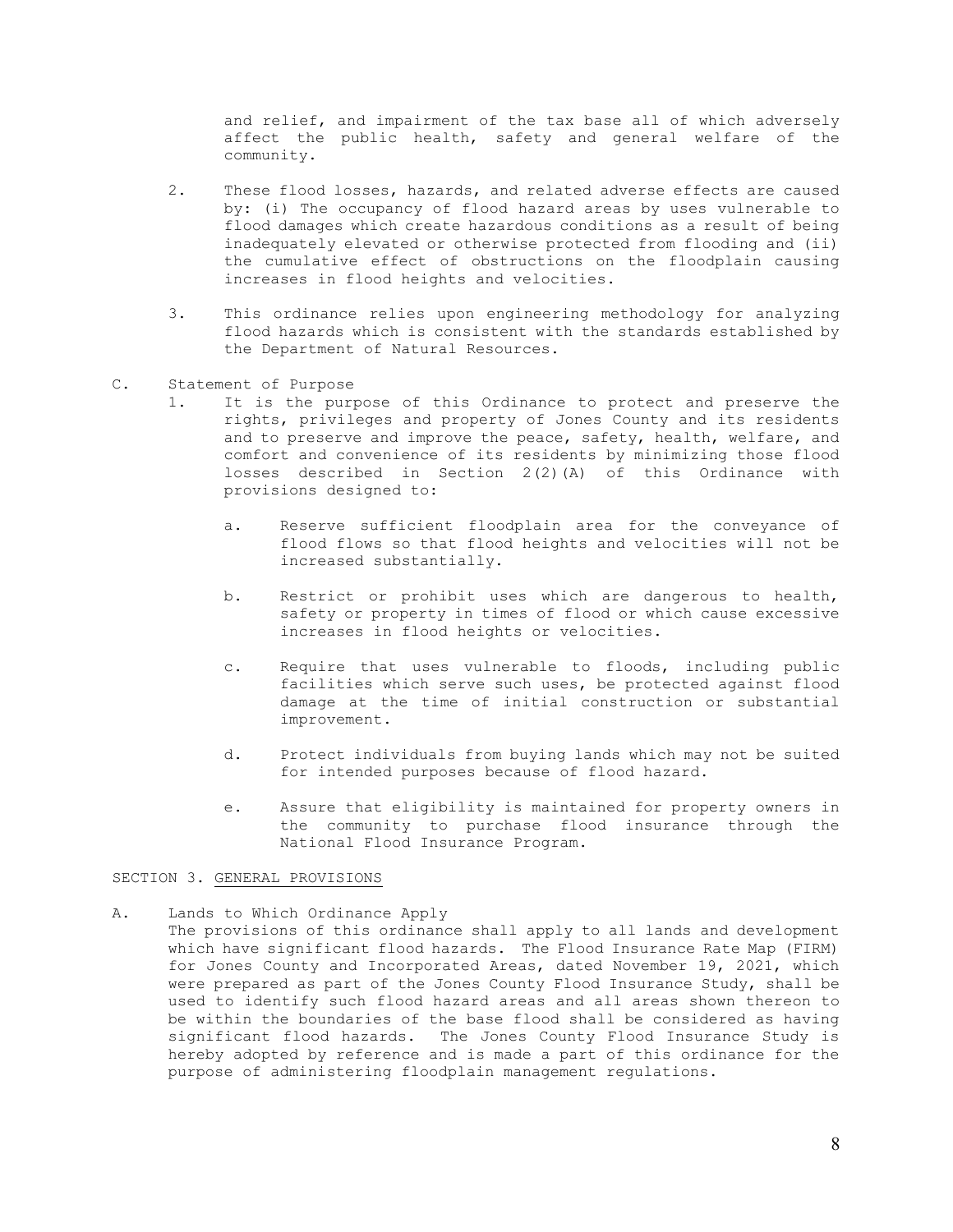# B. Rules for Interpretation of Flood Hazard Boundaries

- The boundaries of the Special Flood Hazard areas shall be determined by scaling distances on the official Flood Insurance Rate Map. Where uncertainty exists with respect to the precise location of the base flood boundary, the location shall be determined on the basis of the base flood elevation at the particular site in question. When an interpretation is needed as to the exact location of a boundary, the County Emergency Management Coordinator shall make the necessary interpretation. The Board of Supervisors shall hear and decide appeals when it is alleged that there is an error in any requirement, decision, or determination made by the County Emergency Management Coordinator in the enforcement or administration of this Ordinance.
- C. Compliance

No structure or land shall hereafter be used and no structure shall be located, extended, converted or structurally altered without full compliance with the terms of this Ordinance and other applicable regulations which apply to uses within the jurisdiction of this Ordinance.

# D. Abrogation and Greater Restrictions It is not intended by this Ordinance to repeal, abrogate or impair any existing easements, covenants, or deed restrictions. However, where this Ordinance imposes greater restrictions, the provision of this Ordinance shall prevail. All other ordinances inconsistent with this Ordinance are

hereby repealed to the extent of the inconsistency only.

E. Interpretation

In their interpretation and application, the provisions of this Ordinance shall be held to be minimum requirements and shall be liberally construed in favor of the governing body and shall not be deemed a limitation or repeal of any other powers granted by State statutes.

# F. Warning and Disclaimer of Liability

The standards required by this Ordinance are considered reasonable for regulatory purposes. This Ordinance does not imply that areas outside the designated areas of significant flood hazard will be free from flooding or flood damages. This Ordinance shall not create liability on the part of Jones County or any officer or employee thereof for any flood damages that result from reliance on this Ordinance or any administrative decision lawfully made there under.

# G. Severability If any section, clause, provision or portion of this Ordinance is adjudged unconstitutional or invalid by a court of competent jurisdiction, the remainder of this Ordinance shall not be affected thereby.

# SECTION 4. ADMINISTRATION

- A. Appointment, Duties and Responsibilities of Local Official
	- 1. The County Emergency Management Coordinator is hereby appointed to implement and administer the provisions of this Ordinance and will herein be referred to as the Administrator.
	- 2. Duties and responsibilities of the Administrator shall include, but not necessarily be limited to the following: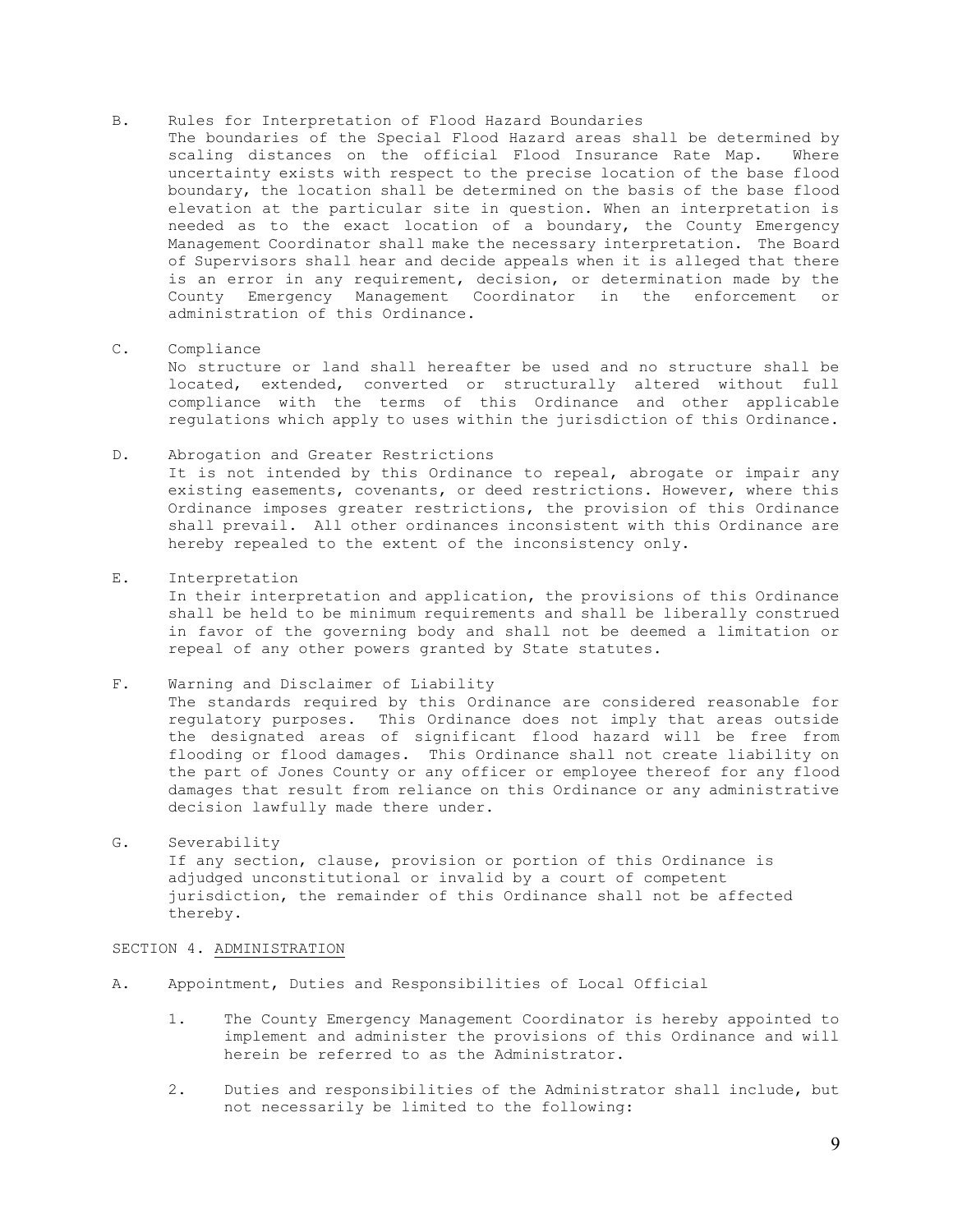- a. Review all floodplain development permit applications to assure that the provisions of this Ordinance will be satisfied.
- b. Review floodplain development applications to assure that all necessary permits have been obtained from federal, state and local governmental agencies including approval when required from the Department of Natural Resources for floodplain construction.
- c. Record and maintain a record of (i) the elevation (in relation to North American Vertical Datum 1988) of the lowest floor (including basement) of all new or substantially improved structures or (ii) the elevation to which new or substantially improved structures have been floodproofed.
- d. Notify adjacent communities/counties and the Department of Natural Resources prior to any proposed alteration or relocation of a watercourse and submit evidence of such notifications to the Federal Emergency Management Agency.
- e. Keep a record of all permits, appeals and such other transactions and correspondence pertaining to the administration of this Ordinance.
- f. Submit to the Federal Insurance Administrator an annual report concerning the community's participation, utilizing the annual report form supplied by the Federal Insurance Administrator.
- g. Notify the Federal Insurance Administrator of any annexations or modifications to the community's boundaries.
- h. Review subdivision proposals to ensure such proposals are consistent with the purpose of this ordinance and advise the Board of Supervisors of potential conflict.
- i. Maintain the accuracy of the community's Flood Insurance Rate Maps when;
	- i. Development placed within the floodway results in any of the following:
		- (i) An increase in the Base Flood Elevations, or
		- (ii) Alteration to the floodway boundary
	- ii. Development place in Zones A, AE, AH, and A1-30 that does not include a designated floodway that will cause a rise of more than one foot in the base elevation; or
	- iii. Development relocates or alters the channel.

Within 6 months of the completion of the development, the applicant shall submit to FEMA all scientific and technical data necessary for a Letter of Map Revision.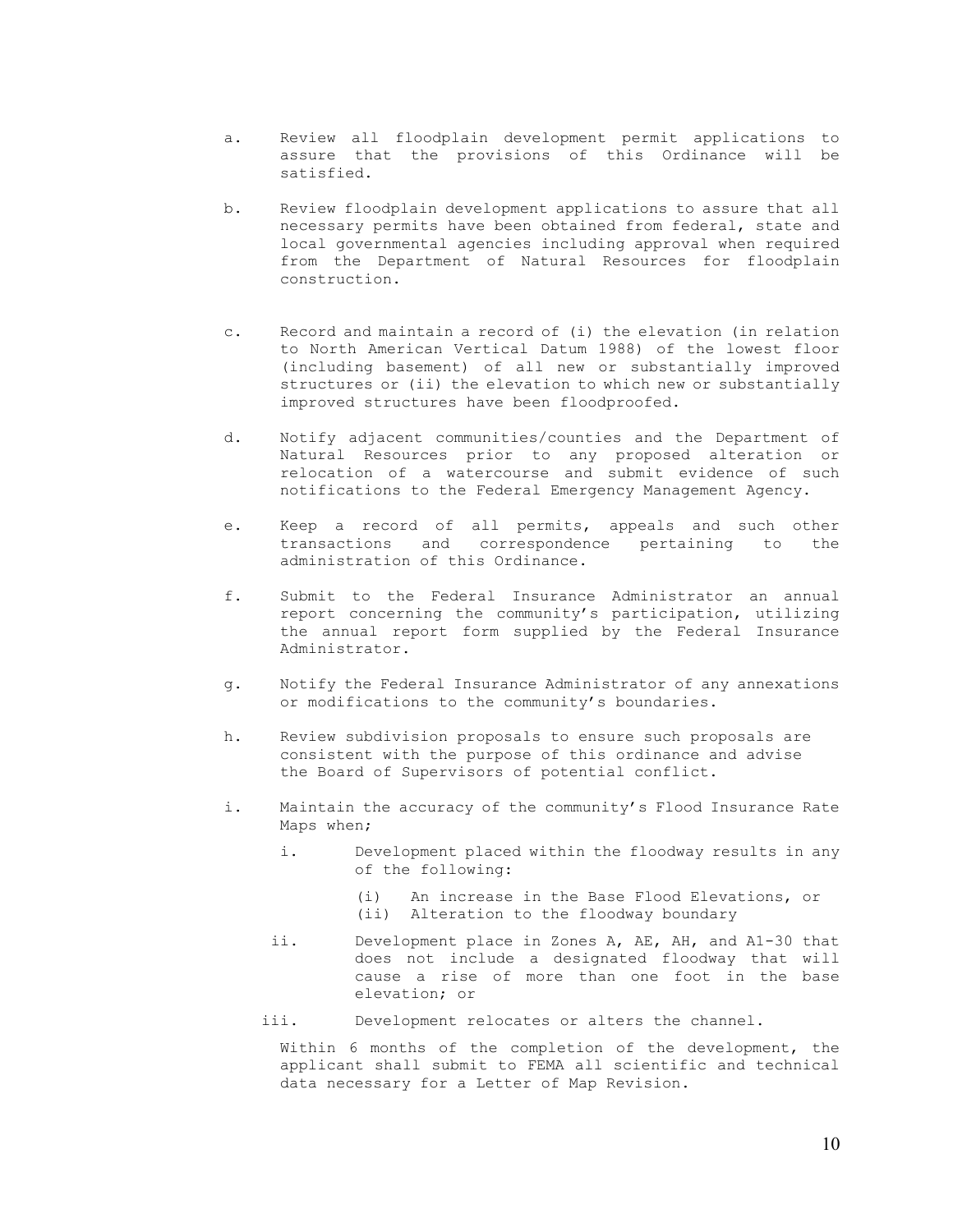- j. Perform site inspections to ensure compliance with the standards of this Ordinance.
- k. Forward all requests for Variances to the Board of Supervisors for consideration. Ensure all requests include the information ordinarily submitted with applications as well as any additional information deemed necessary to the Board of Supervisors.
- B. Floodplain Development Permit
	- 1. Permit Required: A Floodplain Development Permit issued by the Administrator shall be secured prior to any floodplain development (any man-made change to improved and unimproved real estate, including but not limited to buildings or other structures, mining, filling, grading, paving, storage of materials and equipment, excavation or drilling operations), including the placement of factory-built homes.
	- 2. Application for Permit: Application shall be made on forms furnished by the Administrator and shall include the following:
		- a. Description of the work to be covered by the permit for which application is to be made.
		- b. Description of the land on which the proposed work is to be done (i.e., lot, block, track, street address or similar description) that will readily identify and locate the work to be done.
		- c. Location and dimensions of all structures and additions
		- d. Indication of the use or occupancy for which the proposed work is intended.
		- e. Elevation of the base flood.
		- f. Elevation (in relation to North American Vertical Datum 1988) of the lowest floor (including basement) of structures or of the level to which a structure is to be floodproofed.
		- g. For structures being improved or rebuilt, the estimated cost of improvements and market value of the structure prior to the improvements.
		- h. Such other information as the Administrator deems reasonably necessary (e.g., drawings or a site plan) for the purpose of this Ordinance.
	- 3. Action on Permit Application: The Administrator shall, within a reasonable time, make a determination as to whether the proposed floodplain development meets the applicable standards of this Ordinance and shall approve or disapprove the application. For disapprovals, the applicant shall be informed, in writing, of the specific reasons therefore. The Administrator shall not issue permits for variances except as directed by the Board of Supervisors.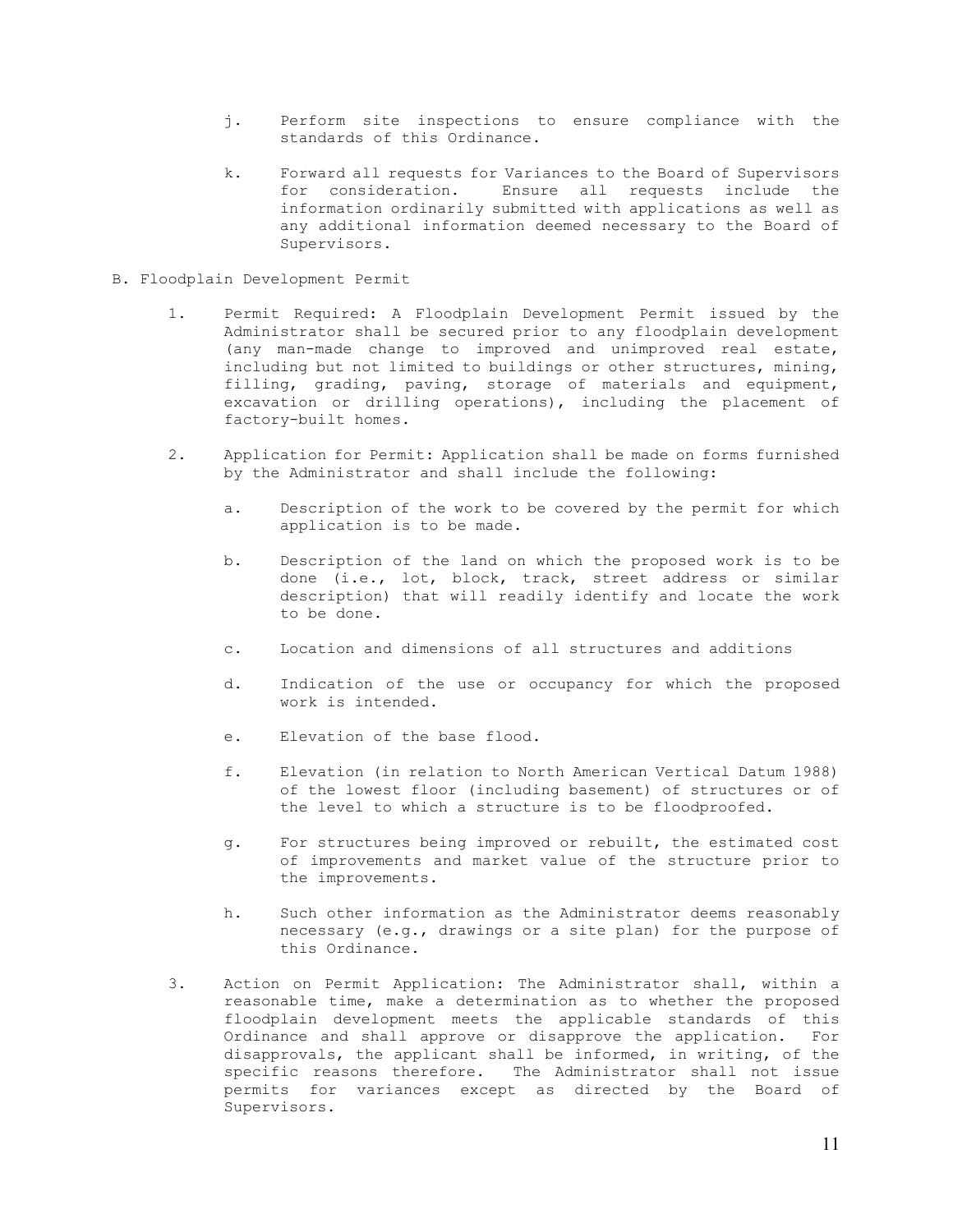4. Construction and Use to be as Provided in Application and Plans - Floodplain Development Permits based on the basis of approved plans and applications authorize only the use, arrangement, and construction set forth in such approved plans and applications and no other use, arrangement or construction. Any use, arrangement, or construction at variance with that authorized shall be deemed a violation of this Ordinance. The applicant shall be required to submit certification by a professional engineer or land surveyor, as appropriate, registered in the State of Iowa, that the finished fill, structure floor elevations, floodproofing, or other flood protection measures were accomplished in compliance with the provisions of this Ordinance, prior to the use or occupancy of any structure.

# SECTION 5. FLOODPLAIN MANAGEMENT STANDARDS

A. General Floodplain Standards

All development must be consistent with the need to minimize flood damage and meet the following applicable performance standards. Where base flood elevations have not been provided in the Flood Insurance Study, the Iowa Department of Natural Resources shall be contacted to determine (i) whether the land involved is either wholly or partly within the floodway or floodway fringe and (ii) the base flood elevation. Until a regulatory floodway is designated, no development may increase the Base Flood Elevation more than one (1) foot. The applicant will be responsible for providing the Department of Natural Resources with sufficient technical information to make such determination.

Review by the Iowa Department of Natural Resources is not required for the proposed construction of new or replacement bridges or culverts where (i) the bridge or culvert is located on a stream that drains less than one hundred (100) square miles, and (ii) the bridge or culvert is not associated with a channel modification that constitutes a channel change as specified in 567-71.2(1)b, Iowa Administrative Code.

- 1. All development within the special flood hazard areas shall:
	- a. Be designed and adequately anchored to prevent flotation, collapse or lateral movement.
	- b. Use construction methods and practices that will minimize flood damage.
	- c. Use construction materials and utility equipment that are resistant to flood damage.
- 2. Residential structures: All new or substantially improved residential structures shall have the lowest floor, including basement, elevated a minimum of one (1) foot above the base flood elevation. Construction shall be upon compacted fill which shall, at all points, be no lower than 1.0 ft. above the base flood elevation and extend at such elevation at least 18 feet beyond the limits of any structure erected thereon. Alternate methods of elevating (such as piers or extended foundations) may be allowed subject to favorable consideration by the Board of Supervisors,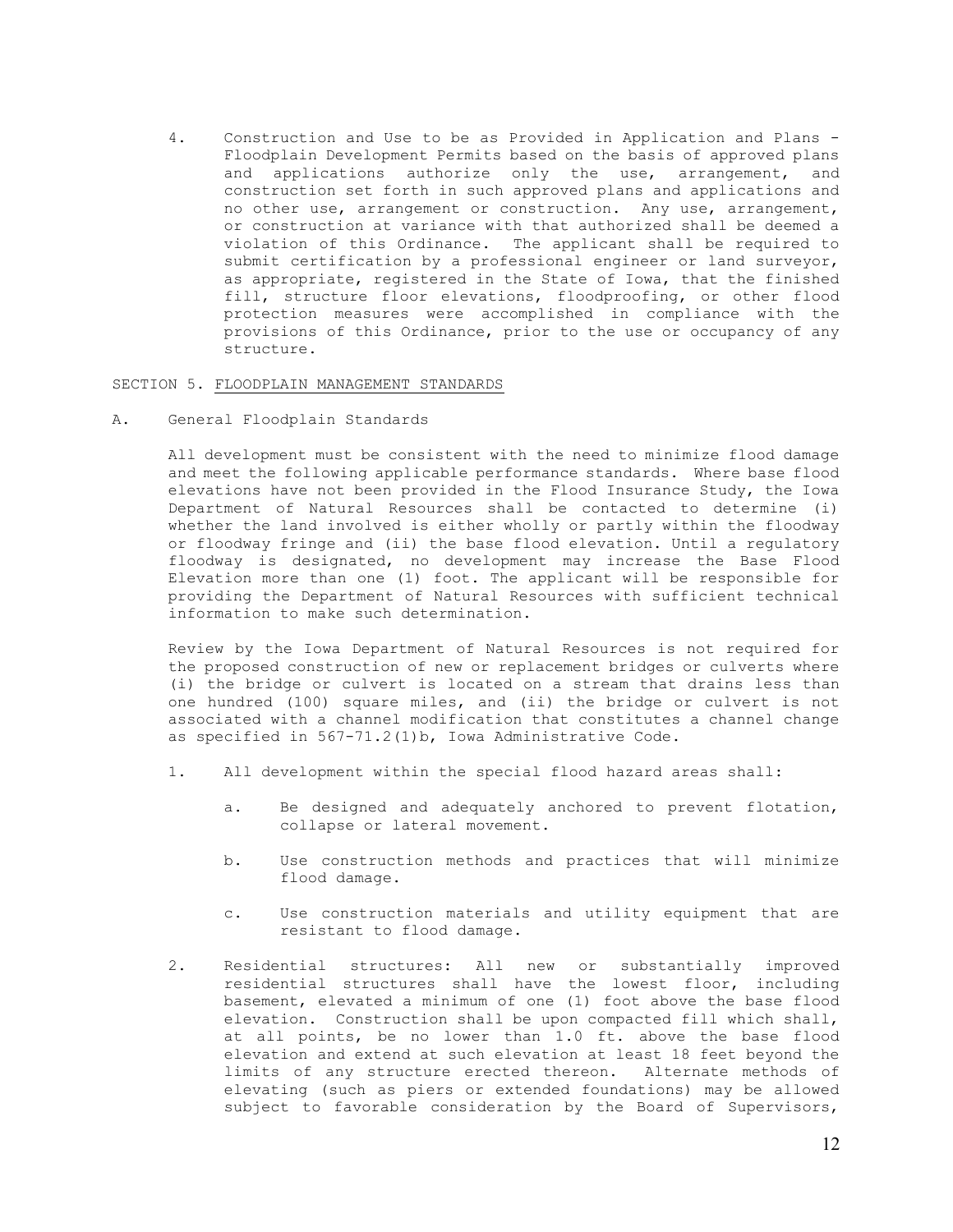where existing topography, street grades, or other factors preclude elevating by fill. In such cases, the methods used must be adequate to support the structure as well as withstand the various forces and hazards associated with flooding.

All new residential structures located in areas that would become isolated due to flooding of surrounding ground shall be provided with a means of access that will be passable by wheeled vehicles during the base flood. However, this criterion shall not apply where the Administrator determines there is sufficient flood warning time for the protection of life and property. When estimating flood warning time, consideration shall be given to the criteria listed in 567-75.2(3), Iowa Administrative Code.

- 3. Non-residential structures: All new or substantially improved nonresidential structures shall have the lowest floor (including basement) elevated a minimum of one (1) foot above the base flood elevation, or together with attendant utility and sanitary systems, be floodproofed to such a level. When floodproofing is utilized, a professional engineer registered in the State of Iowa shall certify that the floodproofing methods used are adequate to withstand the flood depths, pressures, velocities, impact and uplift forces and other factors associated with the base flood; and that the structure, below the base flood elevation is watertight with walls substantially impermeable to the passage of water. A record of the certification indicating the specific elevation (in relation to North American Vertical Datum 1988) to which any structures are floodproofed shall be maintained by the Administrator.
- 4. All new and substantially improved structures:
	- a. Fully enclosed areas below the "lowest floor" (not including basements) that are subject to flooding shall be designed to automatically equalize hydrostatic flood forces on exterior walls by allowing for the entry and exit of floodwaters. Designs for meeting this requirement must either be certified by a registered professional engineer or meet or exceed the following minimum criteria:
		- i. A minimum of two (2) openings, with positioning on at least two (2) walls having a total net area of not less than one square inch for every square foot of enclosed area subject to flooding shall be provided.
		- ii. The bottom of all openings shall be no higher than one foot above grade.
		- iii. Openings may be equipped with screens, louvers, valves, or other coverings or devices provided they permit the automatic entry and exit of floodwaters.

Such areas shall be used solely for parking of vehicles, building access and low damage potential storage. Where the distance between the floor and ceiling of the fully enclosed area below the "lowest floor" is five (5) feet or more, the applicant shall be required to sign and record with the Jones County Recorder a Non-Conversion Agreement that ensures the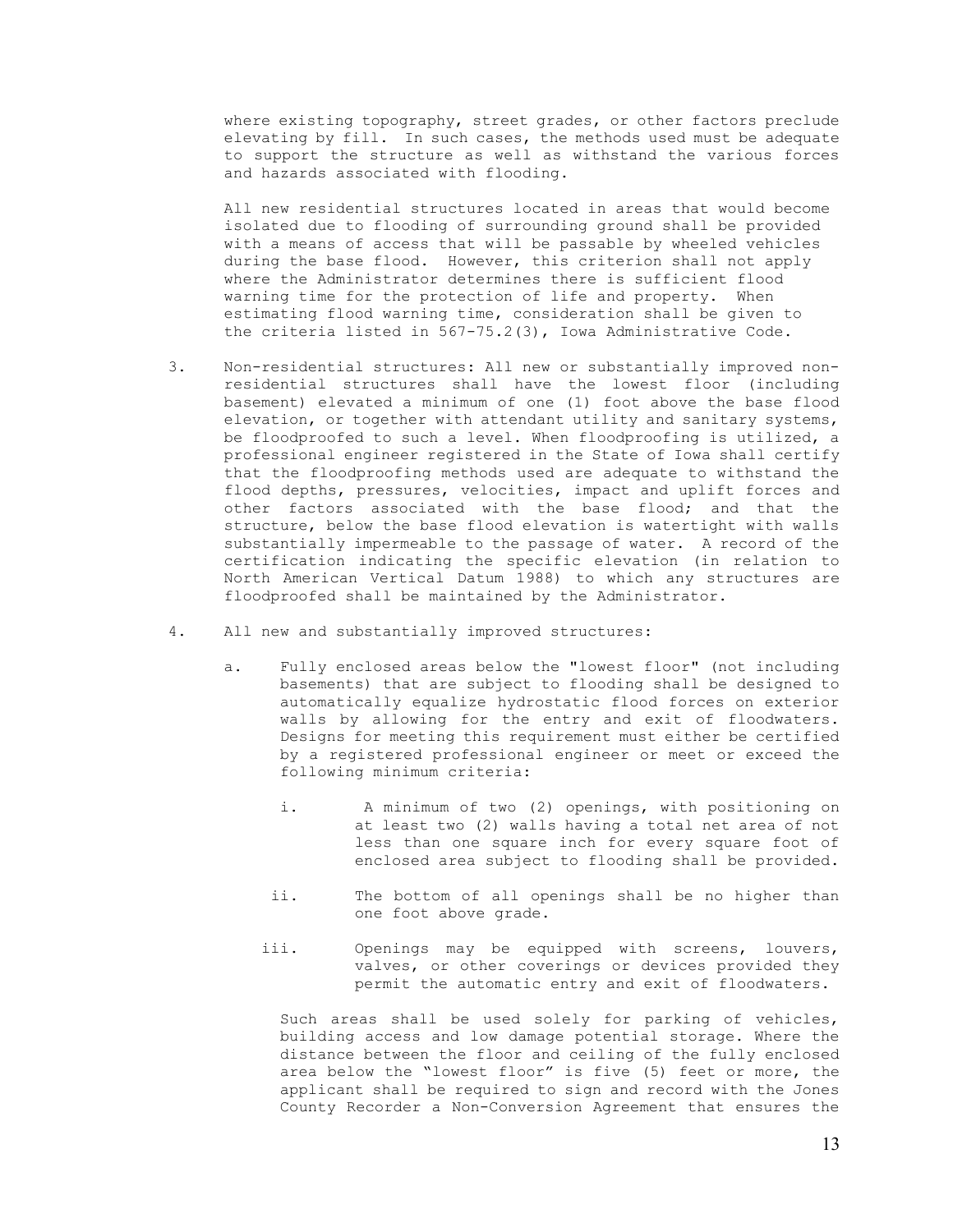lower enclosed area remains compliant with the criteria outlined in Section 5(1)(D)(1).)

- b. New and substantially improved structures must be designed (or modified) and adequately anchored to prevent flotation, collapse, or lateral movement of the structure resulting from hydrodynamic and hydrostatic loads, including the effects of buoyancy.
- c. New and substantially improved structures shall be constructed with electric meter, electrical service panel box, hot water heater, heating, air conditioning, ventilation equipment (including ductwork), and other similar machinery and equipment elevated (or in the case on non-residential structures, optionally floodproofed to) a minimum of one (1) foot above the base flood elevation.
- d. New and substantially improved structures shall be constructed with plumbing, gas lines, water/gas meters and other similar service utilities either elevated (or in the case of non-residential structures, optionally floodproofed to) a minimum of one (1) foot above the base flood elevation or designed to be watertight and withstand inundation to such a level.
- 5. Factory-built homes:
	- a. All new and substantially improved factory-built homes, including those placed in existing factory-built home parks or subdivisions, shall be elevated on a permanent foundation such that the lowest floor of the structure is a minimum of one (1) foot above the base flood elevation.
	- b. All new and substantially improved factory-built homes, including those placed in existing factory-built home parks or subdivisions, shall be anchored to resist flotation, collapse, or lateral movement. Methods of anchoring may include, but are not limited to, use of over-the-top or frame ties to ground anchors. Anchorage systems may include, but are not limited to, use of over-the-top or frame ties to ground anchors as required by the State Building Code.
- 6. Utility and Sanitary Systems:
	- a. On-site waste disposal and water supply systems shall be located or designed to avoid impairment to the system or contamination from the system during flooding.
	- b. All new and replacement sanitary sewage systems shall be designed to minimize or eliminate infiltration of flood waters into the system as well as the discharge of effluent into flood waters. Wastewater treatment facilities (other than on-site systems) shall be provided with a level of flood protection equal to or greater than one (1) foot above the base flood elevation.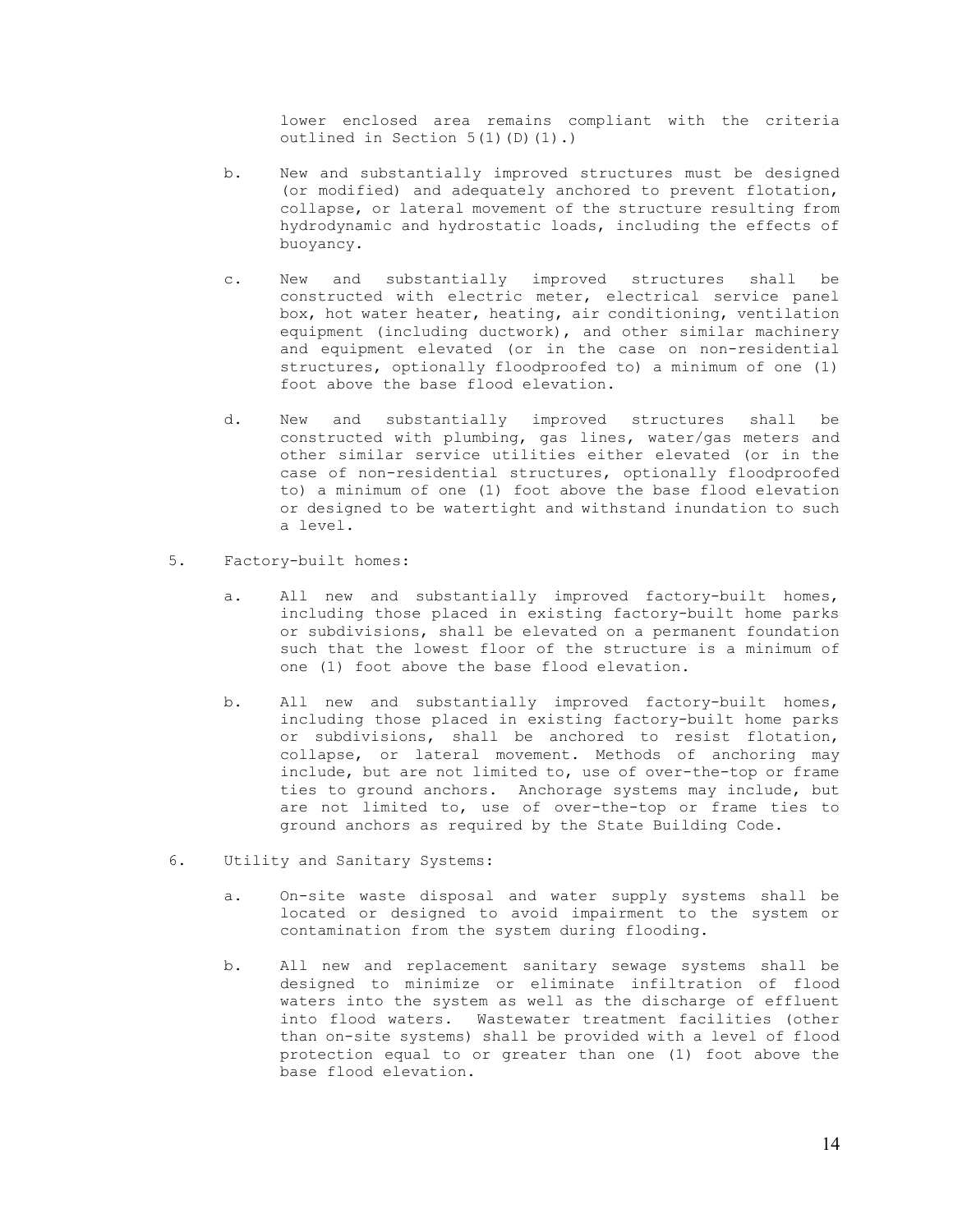- c. New or replacement water supply systems shall be designed to minimize or eliminate infiltration of flood waters into the system. Water supply treatment facilities (other than onsite systems) shall be provided with a level of protection equal to or greater than one (1) foot above the base flood elevation.
- d. Utilities such as gas or electrical systems shall be located and constructed to minimize or eliminate flood damage to the system and the risk associated with such flood damaged or impaired systems.
- 7. Storage of materials and equipment that are flammable, explosive or injurious to human, animal or plant life is prohibited unless elevated a minimum of one (1) foot above the base flood elevation. Other material and equipment must either be similarly elevated or (i) not be subject to major flood damage and be anchored to prevent movement due to flood waters or (ii) be readily removable from the area within the time available after flood warning.
- 8. Flood control structural works such as levees, flood walls, etc. shall provide, at a minimum, protection from the base flood with a minimum of 3 ft. of design freeboard and shall provide for adequate interior drainage. In addition, structural flood control works shall be approved by the Department of Natural Resources.
- 9. Watercourse alterations or relocations must be designed to maintain the flood carrying capacity within the altered or relocated portion. In addition, such alterations or relocations must be approved by the Department of Natural Resources.
- 10. Subdivisions (including factory-built home parks and subdivisions) shall be consistent with the need to minimize flood damages and shall have adequate drainage provided to reduce exposure to flood damage. Development associated with subdivision proposals (including the installation of public utilities) shall meet the applicable performance standards of this Ordinance. Subdivision proposals intended for residential use shall provide all lots with a means of access which will be passable by wheeled vehicles during the base flood. Proposals for subdivisions greater than five (5) acres or fifty (50) lots (whichever is less) shall include base flood elevation data for those areas located within the Special Flood Hazard Area.
- 11. Accessory Structures to Residential Uses
	- a. Detached garages, sheds, and similar structures that are incidental to a residential use are required to comply with the elevation requirements as outlined in Section  $5(1)(C)$ .
	- b. Exemption from the base flood elevation requirements for such a structure may result in increased premium rates for flood insurance coverage of the structure and its contents.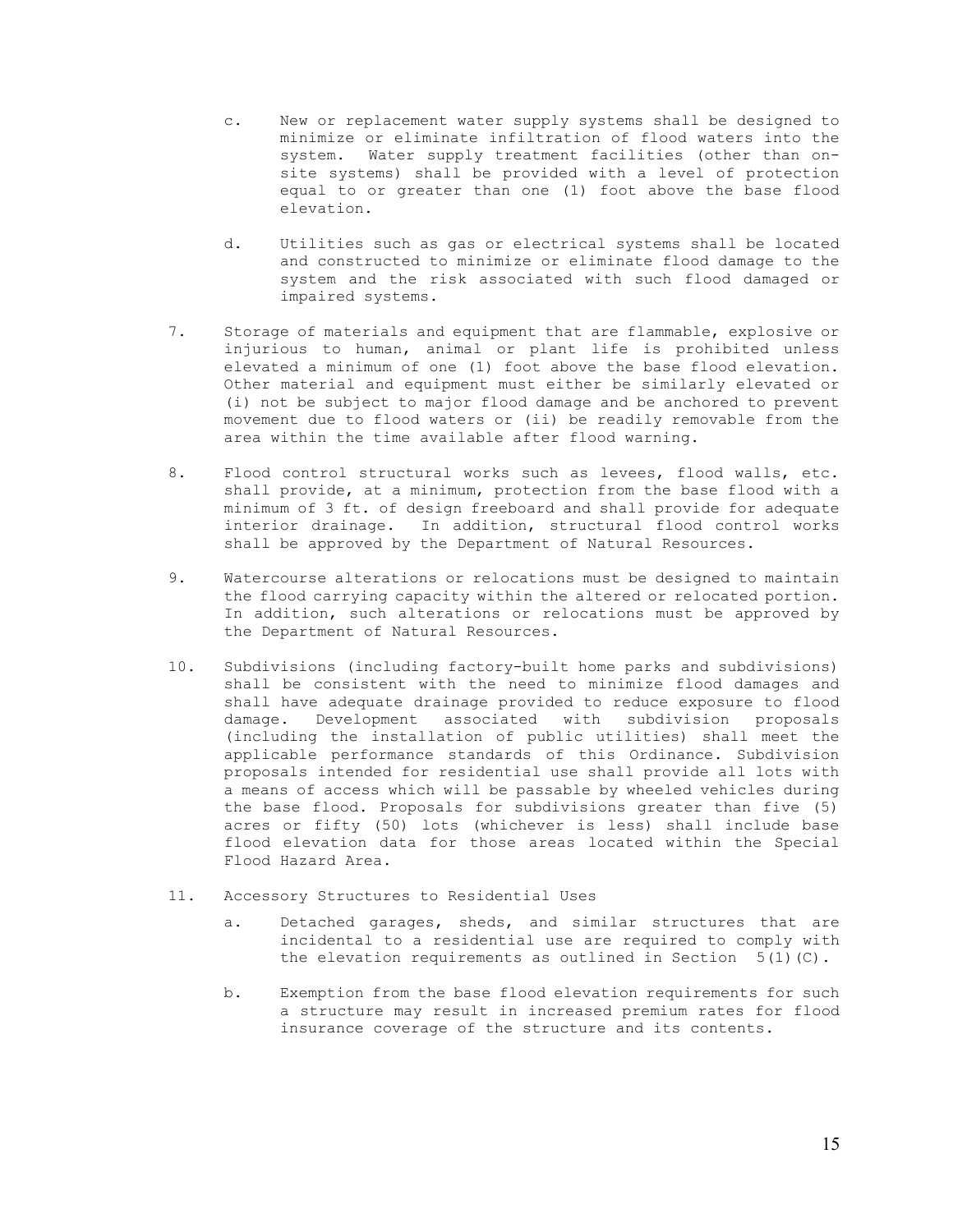# 12. Recreational Vehicles

- a. Recreational vehicles are exempt from the requirements of Section  $5(1)(E)$  of this Ordinance regarding anchoring and elevation of factory-built homes when the following criteria are satisfied.
	- i. The recreational vehicle shall be located on the site for less than 180 consecutive days, and,
	- ii. The recreational vehicle must be fully licensed and ready for highway use. A recreational vehicle is ready for highway use if it is on its wheels or jacking system and is attached to the site only by quick disconnect type utilities and security devices and has no permanently attached additions.
- b. Recreational vehicles that are located on the site for more than 180 consecutive days or are not ready for highway use must satisfy requirements of Section 5(1)(E) of this Ordinance regarding anchoring and elevation of factory-built homes.
- 13. Pipeline river and stream crossings shall be buried in the streambed and banks, or otherwise sufficiently protected to prevent rupture due to channel degradation and meandering.
- 14. Maximum Damage Potential Development: All new or substantially improved maximum damage potential development shall have the lowest floor (including basement) elevated a minimum of one (1) foot above the elevation of the 500-year flood, or together with attendant utility and sanitary systems, be floodproofed to such a level. When floodproofing is utilized, a professional engineer registered in the State of Iowa shall certify that the floodproofing methods used are adequate to withstand the flood depths, pressures, velocities, impact and uplift forces and other factors associated with the 0.2 % annual chance flood; and that the structure, below the 0.2% annual chance flood elevation is watertight with walls substantially impermeable to the passage of water. A record of the certification indicating the specific elevation (in relation to North American Vertical Datum 1988) to which any structures are floodproofed shall be maintained by the Administrator. Where 0.2% chance flood elevation data has not been provided in the Flood Insurance Study, the Iowa Department of Natural Resources shall be contacted to compute such data. The applicant will be responsible for providing the Department of Natural Resources with sufficient technical information to make such determinations.

# B. Special Floodway Provisions

In addition to the General Floodplain Standards, development within the floodway must meet the following applicable standards. The floodway is that portion of the floodplain which must be protected from developmental encroachment to allow the free flow of flood waters. Where floodway data has been provided in the Flood Insurance Study, such data shall be used to define the floodway. Where no floodway data has been provided, the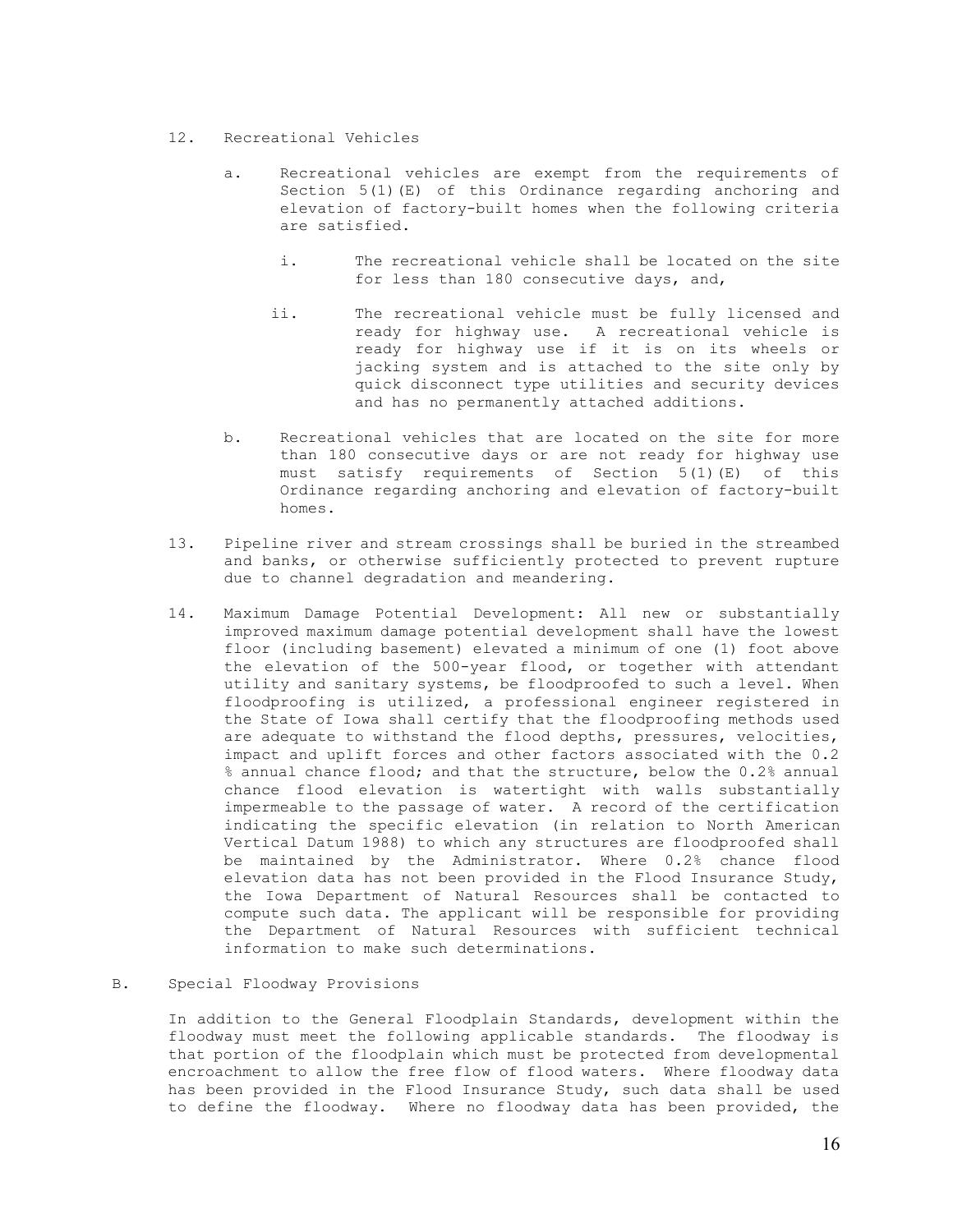Department of Natural Resources shall be contacted to provide a floodway delineation. The applicant will be responsible for providing the Department of Natural Resources with sufficient technical information to make such determination.

- 1. No development shall be permitted in the floodway that would result in any increase in the base flood elevation. Consideration of the effects of any development on flood levels shall be based upon the assumption that an equal degree of development would be allowed for similarly situated lands.
- 2. All development within the floodway shall:
	- a. Be consistent with the need to minimize flood damage.
	- b. Use construction methods and practices that will minimize flood damage.
	- c. Use construction materials and utility equipment that are resistant to flood damage.
- 3. No development shall affect the capacity or conveyance of the channel or floodway of any tributary to the main stream, drainage ditch or any other drainage facility or system.
- 4. Structures, buildings, recreational vehicles, and sanitary and utility systems, if permitted, shall meet the applicable General Floodplain standards and shall be constructed or aligned to present the minimum possible resistance to flood flows.
- 5. Structures, if permitted, shall have a low flood damage potential and shall not be for human habitation.
- 6. Storage of materials or equipment that are buoyant, flammable, explosive or injurious to human, animal or plant life is prohibited, Storage of other material may be allowed if readily removable from the floodway within the time available after flood warning.
- 7. Watercourse alterations or relocations (channel changes and modifications) must be designed to maintain the flood carrying capacity within the altered or relocated portion. In addition, such alterations or relocations must be approved by the Department of Natural Resources.
- 8. Any fill allowed in the floodway must be shown to have some beneficial purpose and shall be limited to the minimum amount necessary.
- 9. Pipeline river or stream crossings shall be buried in the streambed and banks or otherwise sufficiently protected to prevent rupture due to channel degradation and meandering or due to the action of flood flows.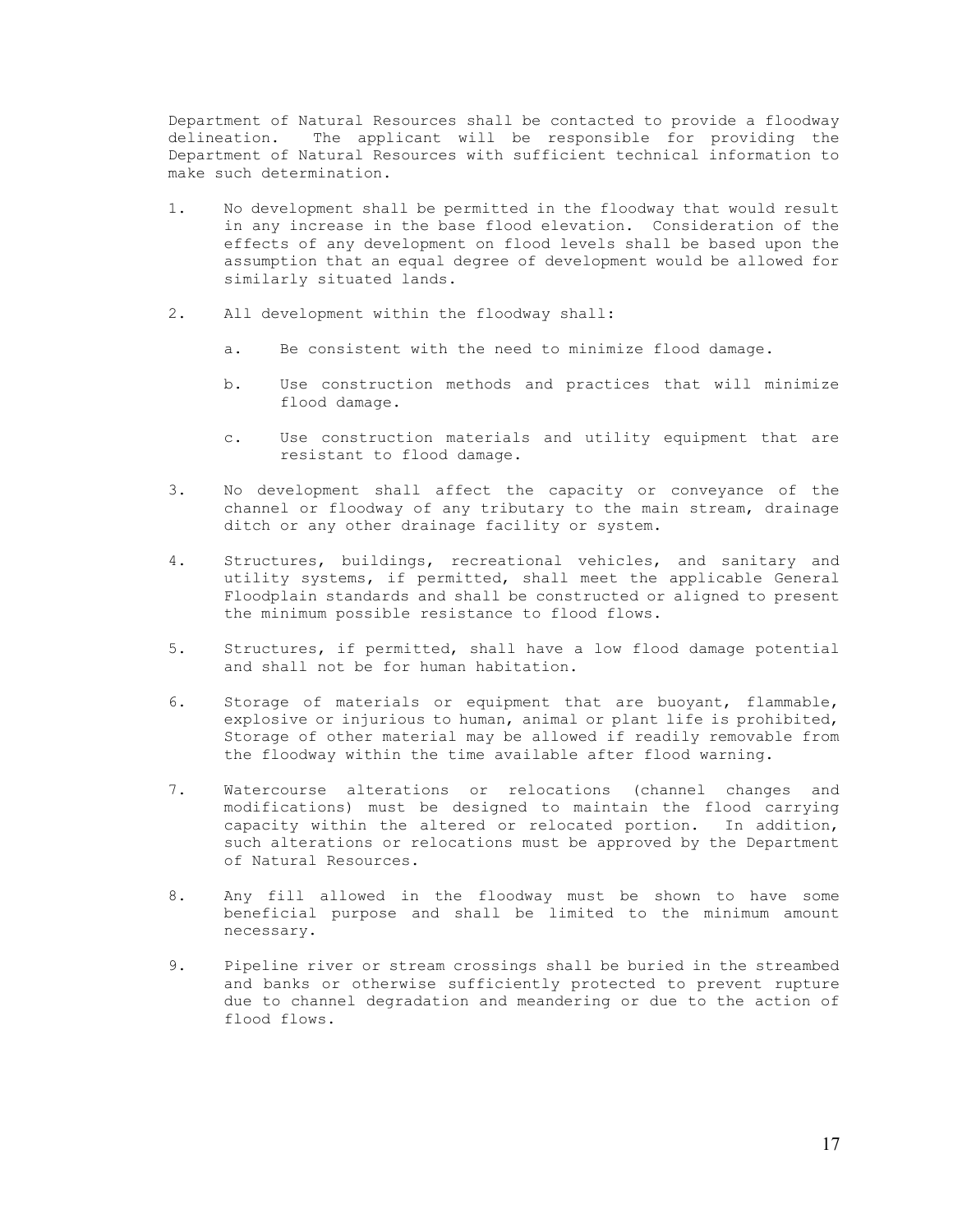#### SECTION 6. VARIANCE PROCEDURES

- A. The Board of Supervisors may authorize upon request in specific cases such variances from the terms of this Ordinance that will not be contrary to the public interest where, owing to special conditions, a literal enforcement of the provisions of this Ordinance will result in unnecessary hardship. Variances granted must meet the following applicable standards.
	- 1. Variances shall only be granted upon: (i) a showing of good and sufficient cause, (ii) a determination that failure to grant the variance would result in exceptional hardship to the applicant, and (iii) a determination that the granting of the variance will not result in increased flood heights, additional threats to public safety, extraordinary public expense, create nuisances, cause fraud on or victimization of the public or conflict with existing local codes or ordinances.
	- 2. Variances shall not be issued within any designated floodway if any increase in flood levels during the base flood would result. Consideration of the effects of any development on flood levels shall be based upon the assumption that an equal degree of development would be allowed for similarly situated lands.
	- 3. Variances shall only be granted upon a determination that the variance is the minimum necessary, considering the flood hazard, to afford relief.
	- 4. In cases where the variance involves a lower level of flood protection for structures than what is ordinarily required by this Ordinance, the applicant shall be notified in writing over the signature of the Administrator that: (i) the issuance of a variance will result in increased premium rates for flood insurance up to amounts as high as \$25 for \$100 of insurance coverage and (ii) such construction increases risks to life and property.
	- 5. All variances granted shall have the concurrence or approval of the Department of Natural Resources.
- B. Factors Upon Which the Decision of the Board of Supervisors Shall be Based: In passing upon applications for Variances, the Board shall consider all relevant factors specified in other sections of this Ordinance and:
	- 1. The danger to life and property due to increased flood heights or velocities caused by encroachments.
	- 2. The danger that materials may be swept on to other land or downstream to the injury of others.
	- 3. The proposed water supply and sanitation systems and the ability of these systems to prevent disease, contamination and unsanitary conditions.
	- 4. The susceptibility of the proposed facility and its contents to flood damage and the effect of such damage on the individual owner.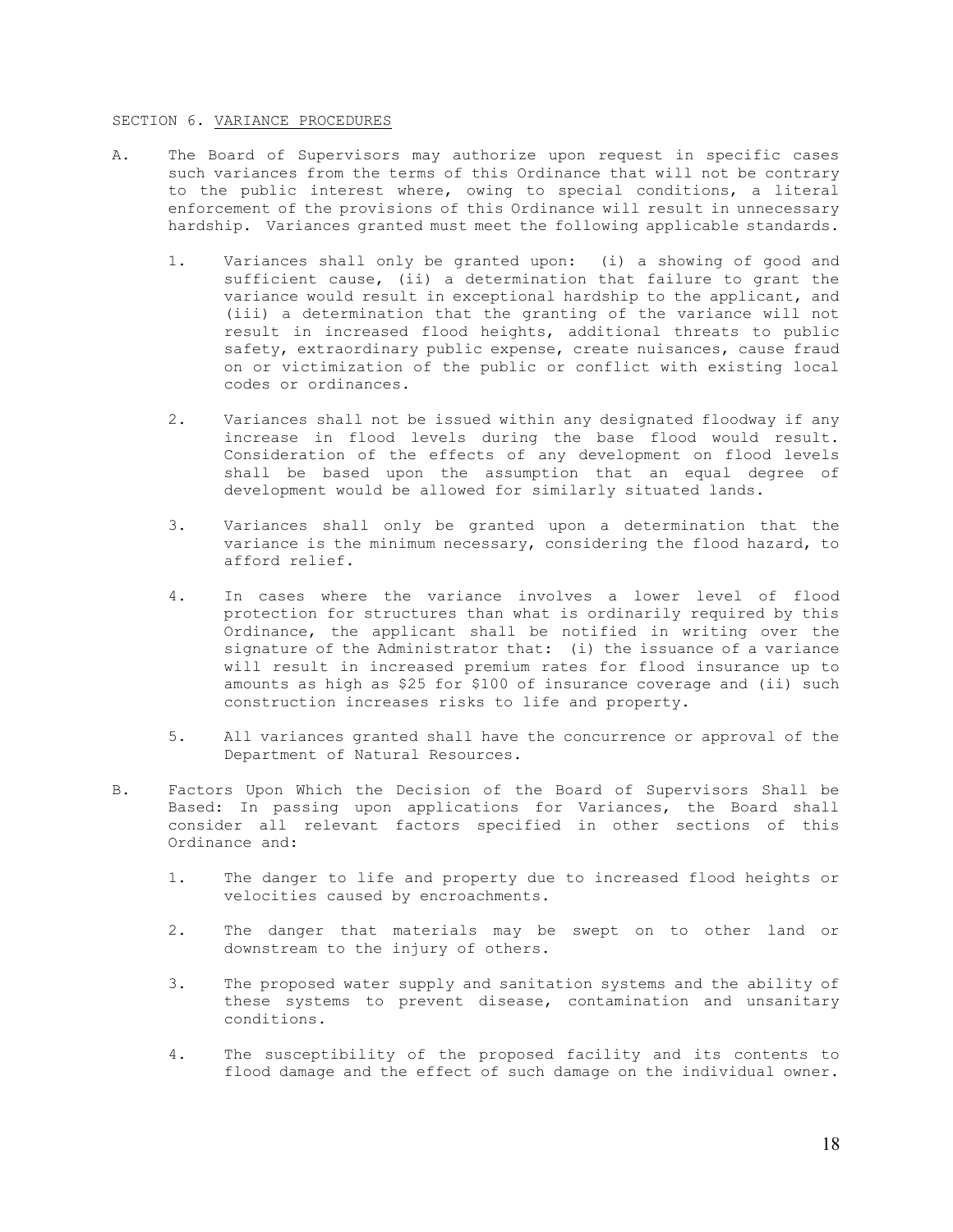- 5. The importance of the services provided by the proposed facility to the County.
- 6. The requirements of the facility for a floodplain location.
- 7. The availability of alternative locations not subject to flooding for the proposed use.
- 8. The compatibility of the proposed use with existing development and development anticipated in the foreseeable future.
- 9. The relationship of the proposed use to the comprehensive plan and floodplain management program for the area.
- 10. The safety of access to the property in times of flood for ordinary and emergency vehicles.
- 11. The expected heights, velocity, duration, rate of rise and sediment transport of the flood water expected at the site.
- 12. The cost of providing governmental services during and after flood conditions, including maintenance and repair of public utilities (sewer, gas, electrical and water systems), facilities, streets and bridges.
- 13. Such other factors which are relevant to the purpose of this Ordinance.
- C. Conditions Attached to Variances: Upon consideration of the factors listed above, the Board of Supervisors may attach such conditions to the granting of variances as it deems necessary to further the purpose of this Ordinance. Such conditions may include, but not necessarily be limited to:
	- 1. Modification of waste disposal and water supply facilities.
	- 2. Limitation of periods of use and operation.
	- 3. Imposition of operational controls, sureties, and deed restrictions.
	- 4. Requirements for construction of channel modifications, dikes, levees and other protective measures, provided such are approved by the Department of Natural Resources and are deemed the only practical alternative to achieving the purpose of this Ordinance.
	- 5. Floodproofing measures shall be designed consistent with the flood protection elevation for the particular area, flood velocities, duration, rate of rise, hydrostatic and hydrodynamic forces, and other factors associated with the regulatory flood. The Council shall require that the applicant submit a plan or document certified by a registered professional engineer that the floodproofing measures are consistent with the regulatory flood protection elevation and associated flood factors for the particular area.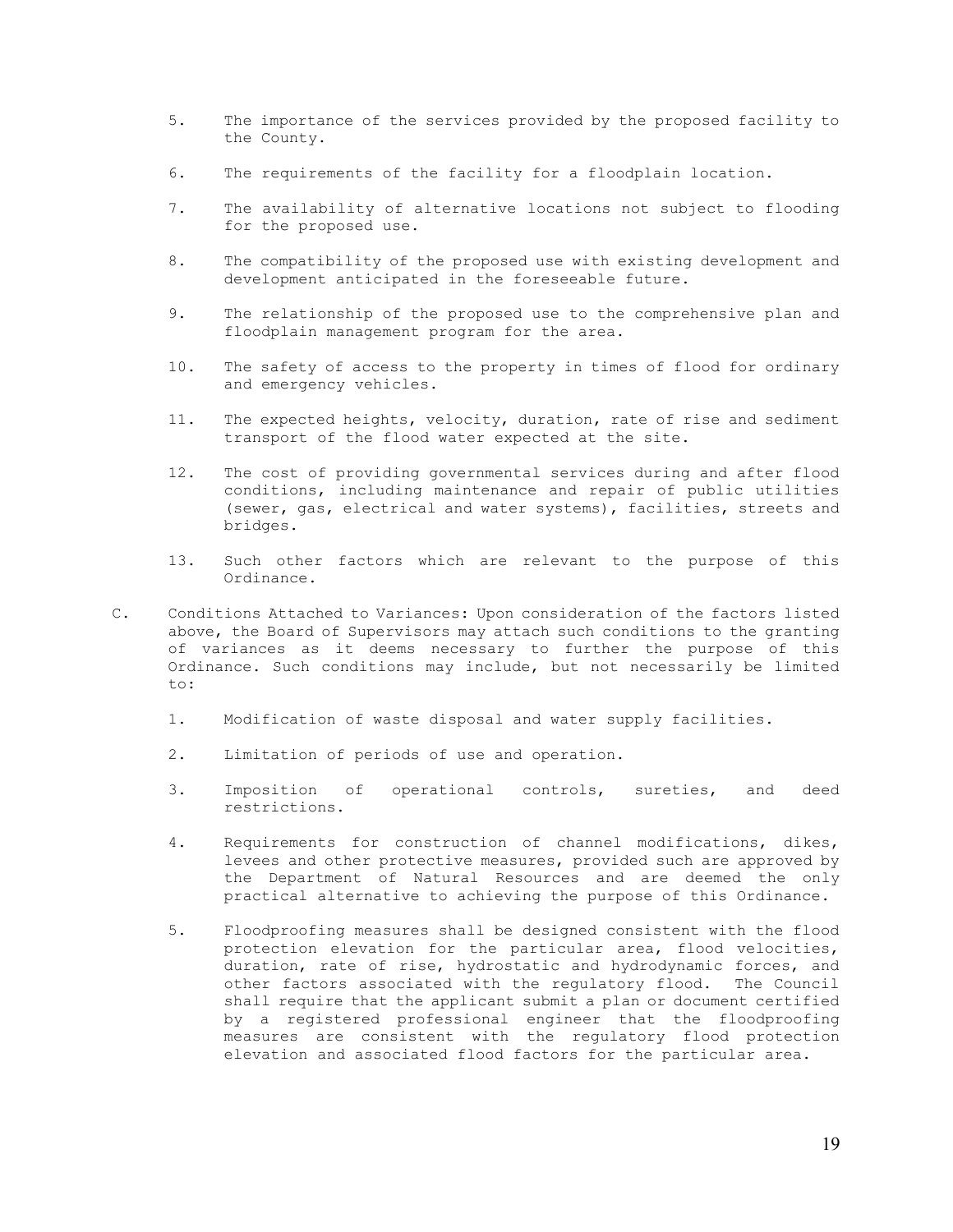### SECTION 7. NONCONFORMING USES

- A. A structure or the use of a structure or premises which was lawful before the passage or amendment of this Ordinance, but which is not in conformity with the provisions of this Ordinance, may be continued subject to the following conditions:
	- 1. If such use is discontinued for six (6) consecutive months, any future use of the building premises shall conform to this Ordinance.
	- 2. Uses or adjuncts thereof that are or become nuisances shall not be entitled to continue as nonconforming uses.
	- 3. If any nonconforming use or structure is destroyed by any means, including flood, it shall not be reconstructed if the cost is more than fifty (50) percent of the market value of the structure before the damage occurred, unless it is reconstructed in conformity with the provisions of this Ordinance. This limitation does not include the cost of any alteration to comply with existing state or local health, sanitary, building or safety codes or regulations or the cost of any alteration of a structure listed on the National Register of Historic Places, provided that the alteration shall not preclude its continued designation.
- B. Except as provided in Section 7(1)(B), any use which has been permitted as a Variance shall be considered a conforming use.

#### SECTION 8. PENALTIES FOR VIOLATION

Violations of the provisions of this Ordinance or failure to comply with any of the requirements shall constitute a misdemeanor. Any person who violates this Ordinance or fails to comply with any of its requirements shall upon conviction thereof be fined not more than \$500.00 (five hundred dollars) or imprisoned for not more than 30 (thirty) days. Nothing herein contained prevent Jones County from taking such other lawful action as is necessary to prevent or remedy violation.

# SECTION 9. AMENDMENTS

The regulations and standards set forth in this Ordinance may from time to time be amended, supplemented, changed, or repealed. No amendment, supplement, change, or modification shall be undertaken without prior approval of the Department of Natural Resources.

Passed and approved February 16, 1988 Published February 24 and 25, 1988

Replaced March 8, 2011 Published March 18, 23, and 24, 2011

Amended June 26, 2012 Published July 11, 12, and 13, 2012

Amended April 21, 2015 (2015-03) Published May 5, 6, and 7, 2015